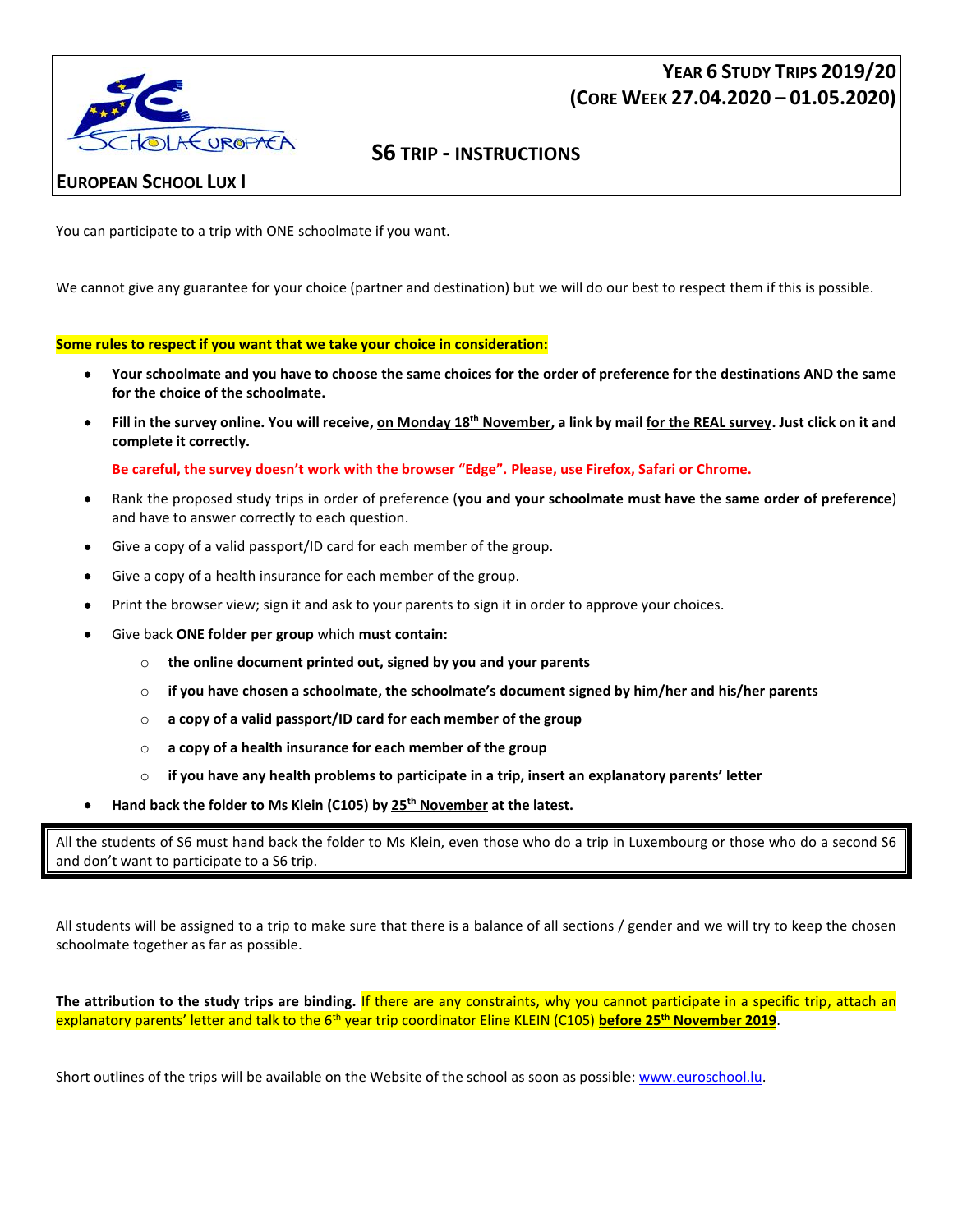

## **Please READ carefully!**

## **FAQs 6TH YEAR STUDY TRIPS in April/May 2020**

| What is the concept of the<br>6th year trips at Lux I about?<br><b>Which destinations are</b><br>offered this school year? | The 6 <sup>th</sup> year trips at Lux I are clearly designed as <b>study trips</b> to offer a special experience to the student by enabling<br>them to meet other students (from other sections and language groups), to get to know another culture and learn<br>about the host country of the trip. Students shall also learn to take over responsibility for their trip by being<br>integrated before, during and after the trip. Auto-evaluation plays another important pedagogical role during<br>and after the trips.<br>All trips offer valuable experiences to the students with a mix of activities from a broad range (social,<br>environmental, scientific, economic, educational, cultural and active). Part of the experience is also to make new<br>experiences regarding transport, accommodation ("from under the stars to three stars") and food (local food,<br>self-catering).<br>Six destinations are offered in April-May 2020: Bosnia and Croatia, Bulgaria, Elba, Greece, , Portugal, Tenerife.<br>The Luxembourg trip is for the pupils who don't want to go abroad.<br>ALL trips have to take place for 214 students currently enrolled in s6. |
|----------------------------------------------------------------------------------------------------------------------------|--------------------------------------------------------------------------------------------------------------------------------------------------------------------------------------------------------------------------------------------------------------------------------------------------------------------------------------------------------------------------------------------------------------------------------------------------------------------------------------------------------------------------------------------------------------------------------------------------------------------------------------------------------------------------------------------------------------------------------------------------------------------------------------------------------------------------------------------------------------------------------------------------------------------------------------------------------------------------------------------------------------------------------------------------------------------------------------------------------------------------------------------------------------------------|
| Which forms do I need to fill<br>in/hand in (and when)?                                                                    | Give back ONE folder per group which must contain:<br>the online document printed out, signed by you and by your parents<br>1.<br>if you have chosen a schoolmate, the schoolmate's document signed by him/her and his/her parents<br>2.<br>a copy of a valid passport/ID card for each member of the group<br>3.<br>a copy of a health insurance for each member of the group<br>4.<br>if you have any health problems to participate in a trip, insert an explanatory parents' letter<br>5.<br>The completed folder must be handed in to the year $6th$ trip coordinator Eline Klein (C105) by Monday, 25 <sup>th</sup><br>November at the latest.                                                                                                                                                                                                                                                                                                                                                                                                                                                                                                                     |
|                                                                                                                            | Remark about the passport:<br>A copy of a valid passport or ID-card (valid minimum until the end of the trip) must be provided. This<br>information from the passport/ID is needed for flight bookings and to prepare other documents for the<br>trips. Anyhow, the students need to bring their passport/ID on the trip - a copy is not sufficient.<br>Before the trip, you will have to fill in and sign 4 documents given by the organizer of the trip for which you will<br>be selected:<br>Declaration by parents<br>$\bullet$<br>Pupil agreement<br>$\bullet$<br>Confidential health form<br>$\bullet$<br>Medical authorization<br>٠                                                                                                                                                                                                                                                                                                                                                                                                                                                                                                                               |
| What if I have a medical<br>condition or another<br>constraint that limits my<br>participation in one of the<br>trips?     | Join a medical certificate and/or an explanatory parents' letter in your folder and talk to the 6 <sup>th</sup> year trips<br>coordinator Eline Klein (C105) before November 25th 2019.                                                                                                                                                                                                                                                                                                                                                                                                                                                                                                                                                                                                                                                                                                                                                                                                                                                                                                                                                                                  |
| How much are the trips?                                                                                                    | The price is 900€ for each of the trips abroad.<br>The price is 200€ for the Luxembourg trip.                                                                                                                                                                                                                                                                                                                                                                                                                                                                                                                                                                                                                                                                                                                                                                                                                                                                                                                                                                                                                                                                            |
| How do I pay?                                                                                                              | You will receive, by post, 2 invoices from the accounts department. These invoices will include the amount to pay,<br>the IBAN number of the bank account on which you need to make the transfer and a reference to indicate<br>imperatively in the communication of your payment with the surname and class of your child.<br>The first invoice will reach you during November for a fee of 500 $\epsilon$<br>The second invoice will reach you during January for a fee of 400 $\epsilon$<br>Payments must be made upon receipt of the invoice without regard to the time indicated on the invoice.<br>For the Luxembourg trip, you will only receive the first invoice for a fee of 500€. You only need to pay 200€ (the<br>reason is that the first invoice will be send before knowing which student will stay in Luxembourg). The payment<br>must be made according to the terms specified above.                                                                                                                                                                                                                                                                  |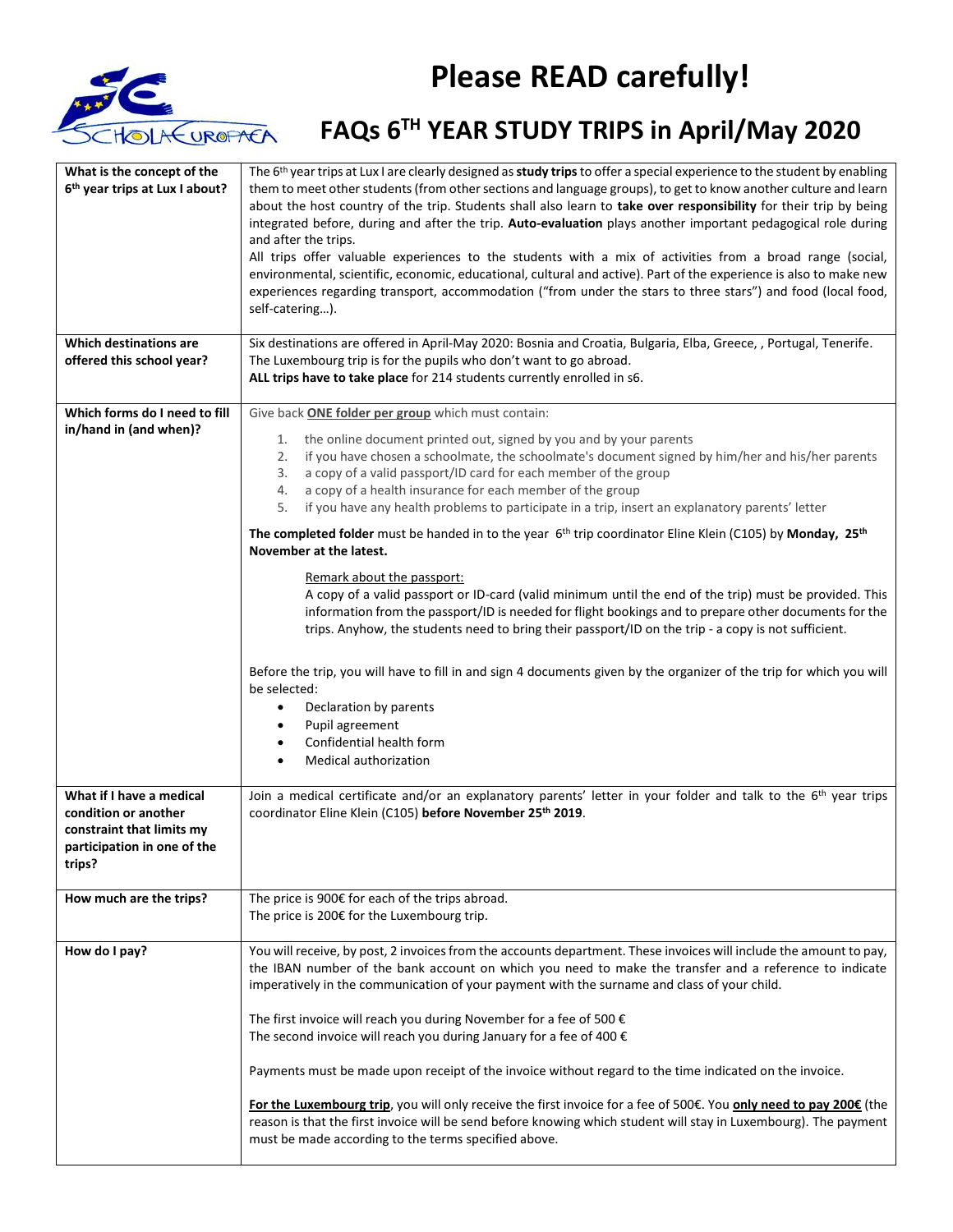| Is there financial support if I<br>can't afford to go?                                            | Financial problems should not stop your child from participating in the trip. All questions are treated<br>confidentially.                                                                                                                                                                                                                                                                                                                                                                                                                                                                                                                                                            |
|---------------------------------------------------------------------------------------------------|---------------------------------------------------------------------------------------------------------------------------------------------------------------------------------------------------------------------------------------------------------------------------------------------------------------------------------------------------------------------------------------------------------------------------------------------------------------------------------------------------------------------------------------------------------------------------------------------------------------------------------------------------------------------------------------|
|                                                                                                   | The Luxembourg 1 Parents' Association (APEEEL1) aims to help families who are in need of assistance towards<br>the payment of school trip expenses. To this end, APEEEL1 has its own social fund, separate from that of the<br>school.                                                                                                                                                                                                                                                                                                                                                                                                                                                |
|                                                                                                   | https://www.apeeel1.lu/social-fund/                                                                                                                                                                                                                                                                                                                                                                                                                                                                                                                                                                                                                                                   |
|                                                                                                   | An award is not guaranteed, but APEEEL1 will make every effort towards helping those families genuinely in need<br>of assistance. To be eligible for an award, a family must be a member of the Parents' Association (if they are not<br>yet a member, the €50 annual membership fee will be deducted from the amount awarded). Families should be<br>aware that they may be asked to supply relevant documentation in support of their claim. This will be treated in<br>the strictest confidence.                                                                                                                                                                                   |
|                                                                                                   | The social fund will not be able to cover 100% of the school trip expenses. The level of the contribution will be<br>decided according to the net monthly household income, and will also take into account family composition and<br>any other current circumstances that the family chooses to share with APEEEL1.                                                                                                                                                                                                                                                                                                                                                                  |
|                                                                                                   | The decision on whether or not to grant an award is notified in writing to the family or legal representative of the<br>pupil. The amount of the aid, or the reason for rejection, will be specified.                                                                                                                                                                                                                                                                                                                                                                                                                                                                                 |
|                                                                                                   | The form below should be completed, signed and sent to <b>office@apeee11.lu</b> at the latest two weeks before the<br>deadline for payment of the school trip fees.<br><b>Social fund application form</b>                                                                                                                                                                                                                                                                                                                                                                                                                                                                            |
|                                                                                                   |                                                                                                                                                                                                                                                                                                                                                                                                                                                                                                                                                                                                                                                                                       |
|                                                                                                   | The school also has a social fund that can help families under family resource conditions.<br>You have to contact Ms Amas (michele.amas@eursc.eu) who is responsible for collecting the applications.<br>In this case, the aid granted is not paid to families unless they have already paid the price of the trip.                                                                                                                                                                                                                                                                                                                                                                   |
|                                                                                                   | In that case, you must provide to Ms Amas the following supporting documents:<br>Last 3 pay slips of both parents (including all allowances)<br>Certificate of income of your spouse and yourself issued by the National Health Fund (http:<br>/www.ccss.lu/certificats/ - the application for this certificate is to be done even in case you are not<br>affiliated to the CNS)<br>Proof of payment of family allowances (if they are not included in the pay slip)<br>Proof of the ADEM if one of the parents of the child is unemployed<br>Proof of payment of alimony in the event of separation or divorce of the parents<br>Household composition<br><b>This completed form</b> |
| Will I get reimbursed if my<br>trip is cheaper?                                                   | Yes. If a trip ends up being notably cheaper than the amount charged, you will be automatically reimbursed by<br>the administration within the school year.                                                                                                                                                                                                                                                                                                                                                                                                                                                                                                                           |
|                                                                                                   | See the last point (reminder about the school trips payment and refund policy) for more explanation.                                                                                                                                                                                                                                                                                                                                                                                                                                                                                                                                                                                  |
| What if I fall sick before the<br>trip and can't go? Is there a<br>refund policy?                 | The school cannot give you a refund for expenses which have already been paid (i.e. plane tickets). The school<br>will not reimburse the part of the expenses for which it is committed and which are not refundable.<br>If you feel you need travel cancelation insurance you need to take care of this out of your own accord.                                                                                                                                                                                                                                                                                                                                                      |
|                                                                                                   | See the last point (reminder about the school trips payment and refund policy) for more explanation.                                                                                                                                                                                                                                                                                                                                                                                                                                                                                                                                                                                  |
| What if a student withdraws<br>from the trip?                                                     | If a student withdraws at short notice from the school trip for serious reasons, then the school cannot guarantee<br>an automatic reimbursement of the expenses. Deposits can only be refunded if they do not cause any additional<br>costs for the other participants. The school cannot give you a refund for expenses which have already been paid<br>(i.e. plane tickets).                                                                                                                                                                                                                                                                                                        |
|                                                                                                   | See the last point (reminder about the school trips payment and refund policy) for more explanation.                                                                                                                                                                                                                                                                                                                                                                                                                                                                                                                                                                                  |
| What if something happens<br>to my luggage on the trip,<br>e.g. the airline loses my<br>suitcase? | The school does not have special insurance regarding the luggage during the trips. All claims go to the airline or<br>you must make sure to have insurance on your own.                                                                                                                                                                                                                                                                                                                                                                                                                                                                                                               |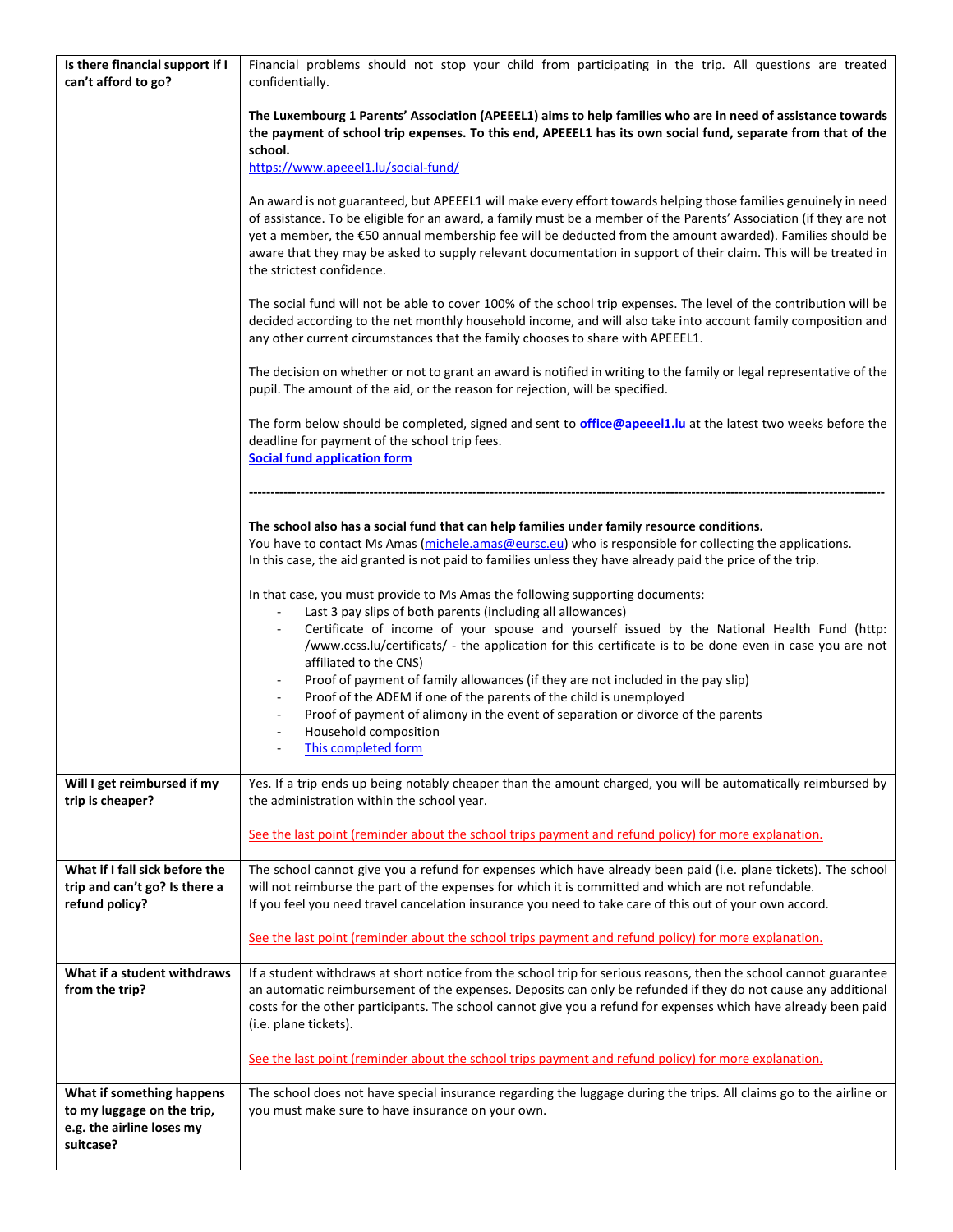| What if there is a strike or<br>disturbance on the<br>itinerary?                                  | In general, the school does not take out travel cancellation insurances.<br>The parents are obliged to cover for all extra costs concerning disruptions in the travel itinerary such as<br>disturbances in air traffic, strikes or other unforeseeable circumstances. The teachers will endeavor to keep these<br>additional costs as low as possible.                                                                                                                                                                                                                                            |
|---------------------------------------------------------------------------------------------------|---------------------------------------------------------------------------------------------------------------------------------------------------------------------------------------------------------------------------------------------------------------------------------------------------------------------------------------------------------------------------------------------------------------------------------------------------------------------------------------------------------------------------------------------------------------------------------------------------|
| Can a trip be cancelled?                                                                          | All trips and their program as organized by the teachers are approved by the school and the management.<br>The school reserves the right to cancel or adapt a school trip on short notice in justified cases (i.e. security<br>concerns). The parents will then receive a refund of the travel expenses after the deduction of cancellation fees.<br>The refund will be made after deduction of cancellation fees and expenses for which it is committed and which<br>are not refundable.<br>See the last point (reminder about the school trips payment and refund policy) for more explanation. |
| When are the trips taking<br>place?                                                               | The travelling week is in principle Monday, 27 <sup>th</sup> April 2020 to Friday 1 <sup>rd</sup> May 2020. Trips can start as early as<br>Thursday, 23 <sup>rd</sup> April 2020. The latest return will be on Sunday, 03 <sup>rd</sup> May 2020. Departure and return dates of the<br>trip may vary due to different means of transport.                                                                                                                                                                                                                                                         |
| What do I do if I don't want<br>to go on a trip?                                                  | The trip is not optional $-$ you cannot not go except if you do a second S6.<br>If you don't want to go abroad, you can choose the trip of Luxembourg.                                                                                                                                                                                                                                                                                                                                                                                                                                            |
| What do I do during the<br>trips week if I do a second<br>S6 and do not participate to<br>a trip? | You will follow a special schedule that is provided for you and attend school.                                                                                                                                                                                                                                                                                                                                                                                                                                                                                                                    |
| What do I do if I have<br>questions concerning the<br>trips?                                      | First read this FAQs pages. If any general questions remain, get in touch with 6 <sup>th</sup> year trips coordinator Eline Klein<br>eline.klein@teacher.eursc.eu, C105.<br>For specific questions about individual trips, read the documents published on the school website and ask to the<br>organizer teacher.                                                                                                                                                                                                                                                                                |
|                                                                                                   | You have to attend the preparation meetings where you will meet with the teachers and other participants of<br>your trip to start preparing it. The participation in these meetings is compulsory. If you do not participate there<br>and actively in the preparation of the trip, you cannot go on a trip! All questions about the trips should be<br>answered there. It is crucial that you pass on important information from these meetings to your parents.                                                                                                                                  |
| Can I choose a partner?                                                                           | Yes, you can choose ONE partner. Groups of three are not possible. You don't have to choose a partner though.                                                                                                                                                                                                                                                                                                                                                                                                                                                                                     |
| Can I exclude a trip?                                                                             | If you have serious and justified constraints regarding your attribution to any of the trips, you have to inform the<br>year 6th trips coordinator Eline Klein (C105) eline.klein@teacher.eursc.eu before November 25th 2019.                                                                                                                                                                                                                                                                                                                                                                     |
| How are the students<br>chosen for the trips?                                                     | The main aim is to have trips that are well-balanced in terms of gender and language sections. Also the minimum<br>and maximum numbers of participants per trips have to be respected. You may note down a partner of your<br>choice, but you have no guarantee to be put in the same trip as your requested partner, although this is usually<br>possible.                                                                                                                                                                                                                                       |
| How do I find out which trip<br>I am on?                                                          | Once the lists are finalized, they will be published at the entrance of the school in block D.                                                                                                                                                                                                                                                                                                                                                                                                                                                                                                    |
| Can I swap my place on a<br>trip?                                                                 | After the publication of the lists, you can come to see Eline Klein (C105) and ask to swap your place on a trip IF<br>AND ONLY IF you find another group which agree with the swap AND if all the concerned teachers accept this<br>change.                                                                                                                                                                                                                                                                                                                                                       |
|                                                                                                   | Eline Klein will do a paper for you. You will have to meet all the teachers concerned by the change and ask them<br>to sign the document to agree the change. After that, you will need to give back this form to Eline Klein to validate<br>the change.                                                                                                                                                                                                                                                                                                                                          |
|                                                                                                   | All the lists will be closed on 20 <sup>th</sup> December.                                                                                                                                                                                                                                                                                                                                                                                                                                                                                                                                        |